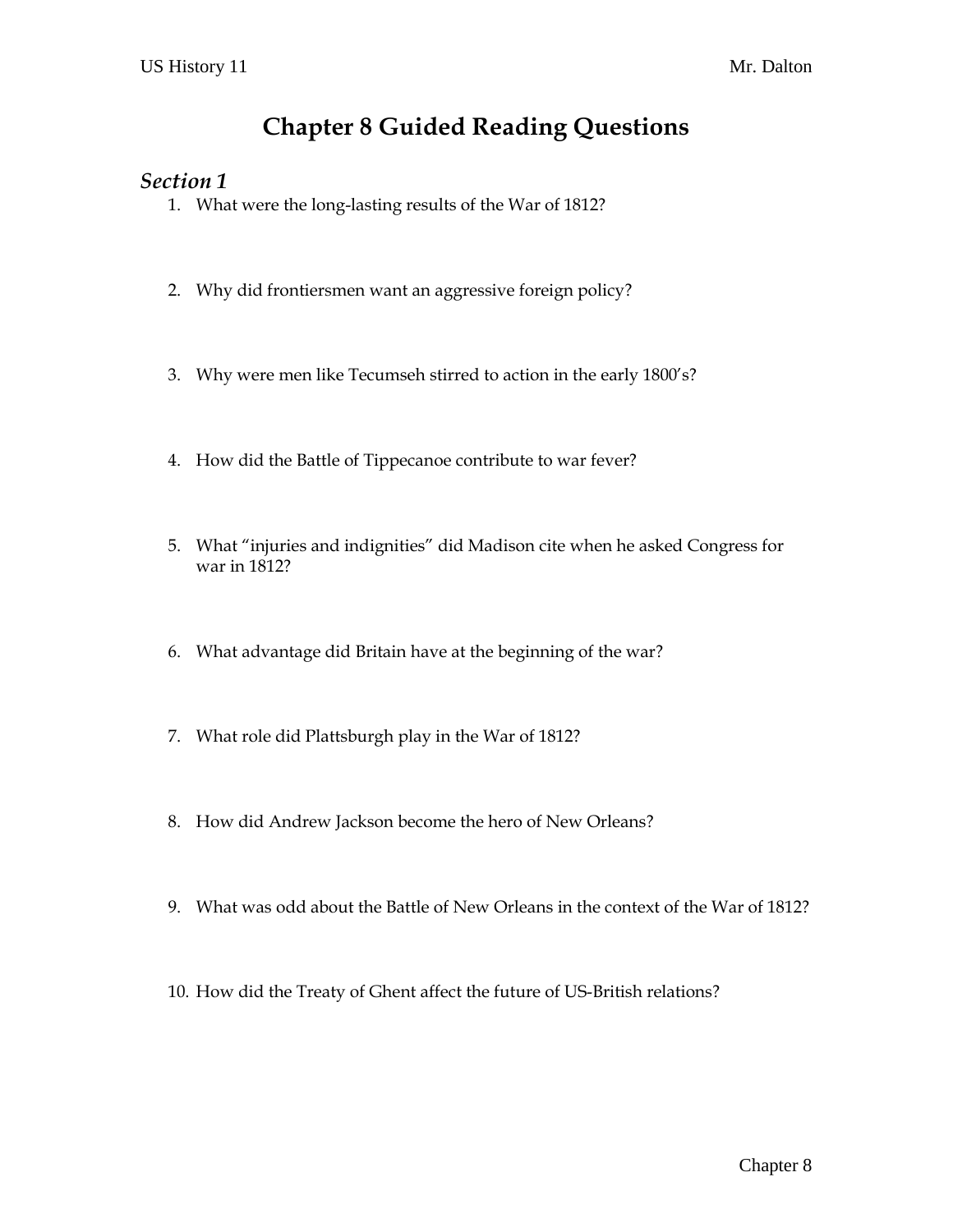### *Section 2*

- 1. Why is the Monroe administration seen as an unusual period in US politics?
- 2. What was the long-lasting result of the Rush-Bagot Agreement?
- 3. What were the results of the Adams-Onís Treaty?

4. What was the most important result of most of John Marshall's judicial decisions?

- 5. What was the most important result of *Dartmouth v. Woodward*?
- 6. What are the two most important points illustrated by *McCulloch v. Maryland*?
- 7. *Gibbons v. Ogden* clarified federal control over what?

#### *Section 3*

- 1. Which sectional issue was more sensitive than others?
- 2. What is the purpose of the cotton gin?
- 3. How can we see this invention as helping to pave the way to the Civil War?
- 4. How did the westward spread of slavery increase sectionalism?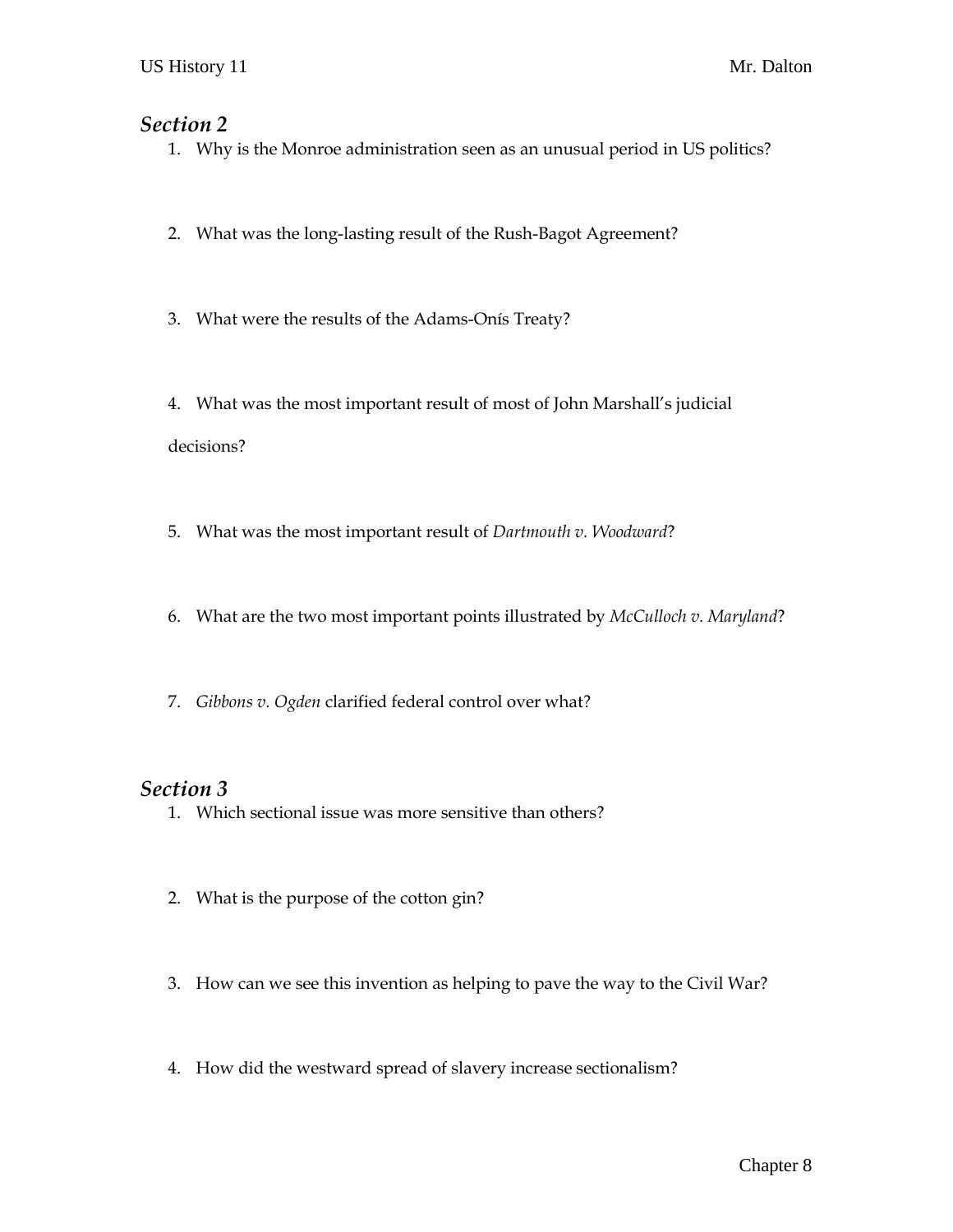- 5. Why did Missouri's application for statehood create a national problem?
- 6. Why did slave and free sections see control of the Senate as essential for the

future?

- 7. What were the three major provisions of the Missouri Compromise?
- 8. How was the Missouri Compromise different from most other compromises? (What did it not do?)

## *Section 4*

1. What were the major provisions of the Monroe Doctrine?

### *Section 5*

1. Why did national leaders see it as necessary to improve educational opportunities?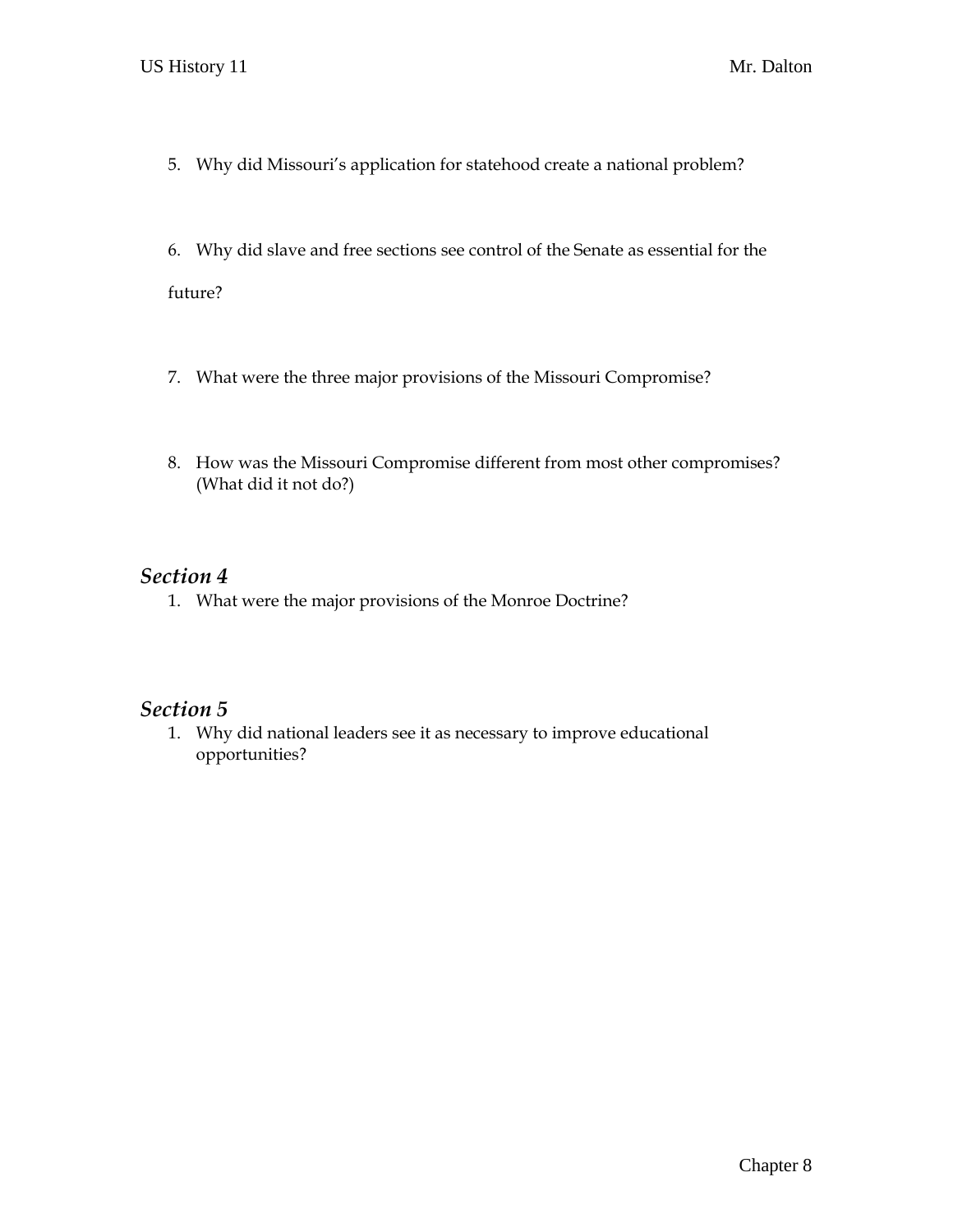# **Chapter 8 Vocabulary**

### *Section 1*

War of 1812

James Madison

Tecumseh

William Henry Harrison

Battle of Tippecanoe

Francis Scott Key

Andrew Jackson

Battle of New Orleans

Treaty of Ghent

## *Section 2*

James Monroe

"Era of Good Feelings"

John Quincy Adams

Rush-Bagot Agreement

Adams-Onís Treaty

*Dartmouth v. Woodward*

*McCulloch v. Maryland*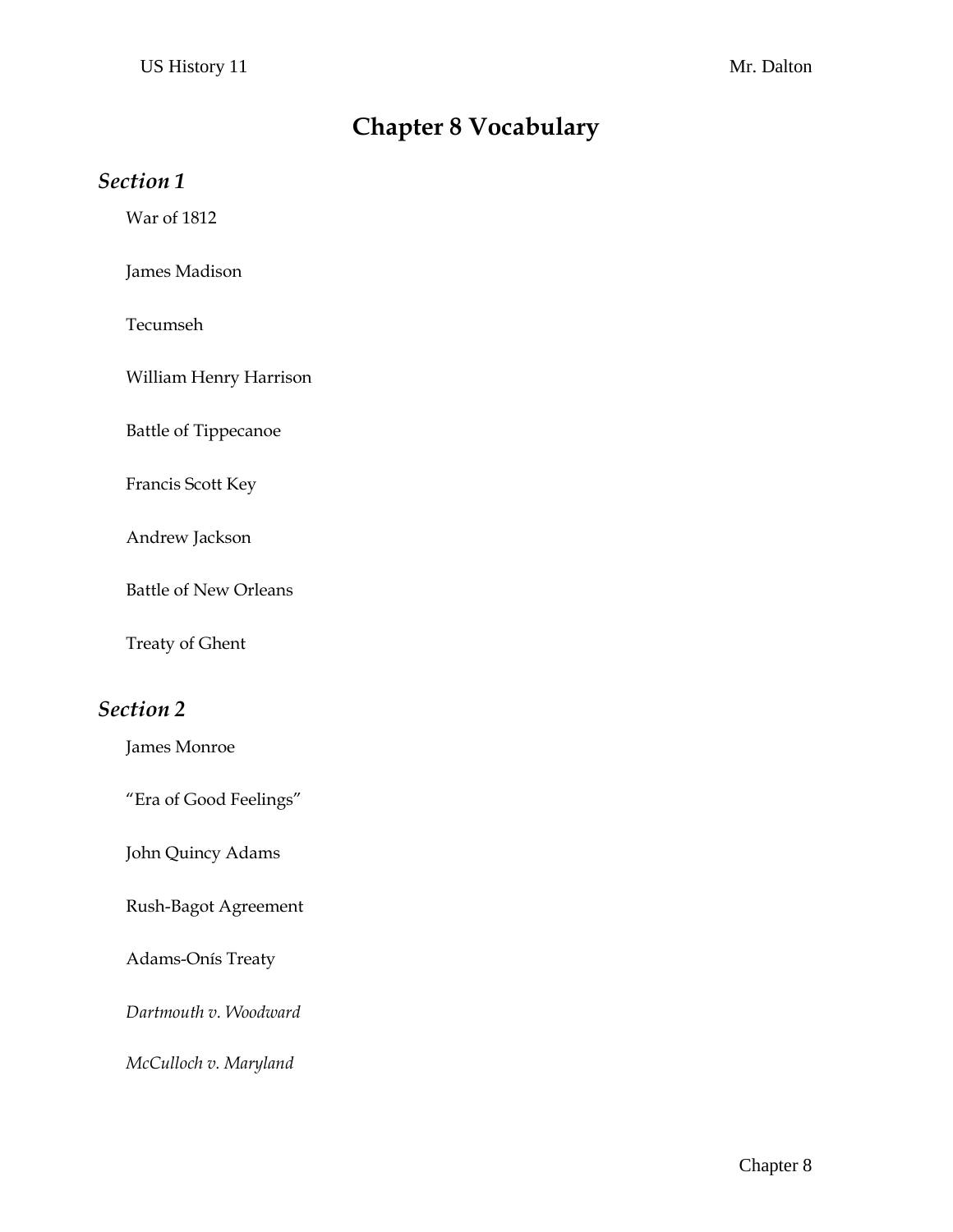*Gibbons v. Ogden*

federal supremacy

# *Section 3*

Eli Whitney

Missouri Compromise

## *Section 4*

Monroe Doctrine